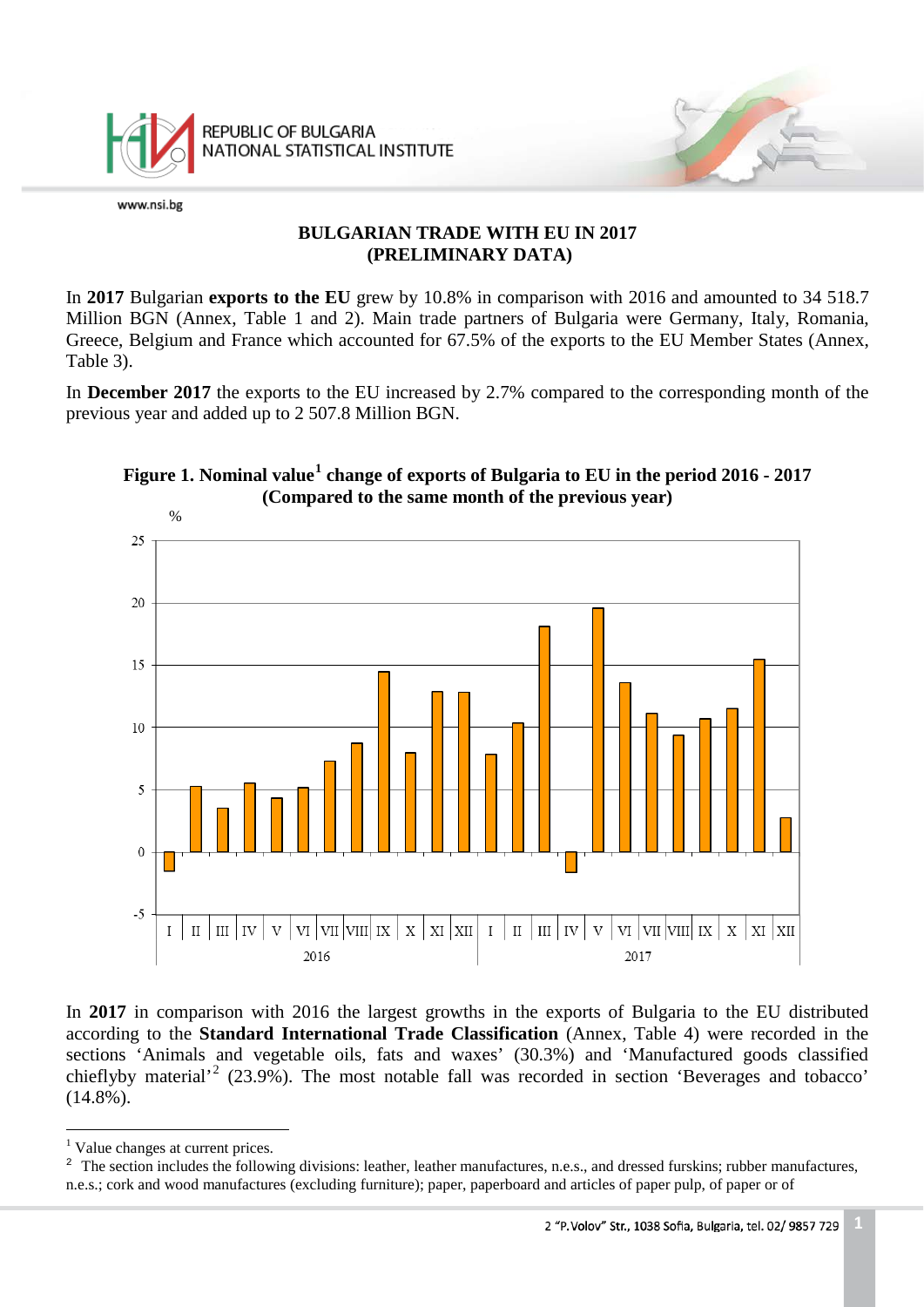

Bulgarian **imports from the EU** in **2017** increased by 11.2% compared to the previous year and reached 37 794.7 Million BGN at CIF prices (Annex, Tables 1 and 2). The largest amounts were reported for the goods imported from Germany, Italy, Romania, Spain and Greece (Annex, Table 3).

In **December 2017** the Bulgarian imports from the EU Member States grew by 7.0% in comparison with December 2016 and amounted to 3 280.7 Million BGN.





In **2017** compared to 2016 the largest growth in imports from the EU distributed according to the **Standard International Trade Classification** was reported in the section 'Crude materials, inedible (except fuel)<sup>'[2](#page-1-0)</sup> (45.6%) while fall was observed only in the section 'Animals and vegetable oils, fats and waxes' (5.6%).

The **foreign trade balance** of Bulgaria (export FOB - import CIF) **with** the **EU** in 2017 was negative and added up to 3 276.0 Million BGN (Annex, Table 1). At FOB/FOB prices (after elimination of transport and insurance costs on imports) the trade balance was also negative and amounted to 950.6 Million BGN.

Ĩ. paperboard; textile yarn, fabrics, made-up articles, n.e.s., and related products; non-metallic mineral manufactures, n.e.s.; iron and steel; non-ferrous metals.<br><sup>1</sup> Value changes at current prices.

<span id="page-1-0"></span><sup>&</sup>lt;sup>2</sup> The section includes the following divisions: raw hides, skins and furskins; oil-seeds and oleaginous fruits; crude rubber; cork and wood; pulp and waste paper; textile fibres and their wastes; crude fertilizers and crude minerals; metalliferous ores and metal scrap; crude animal and vegetable materials, n.e.c.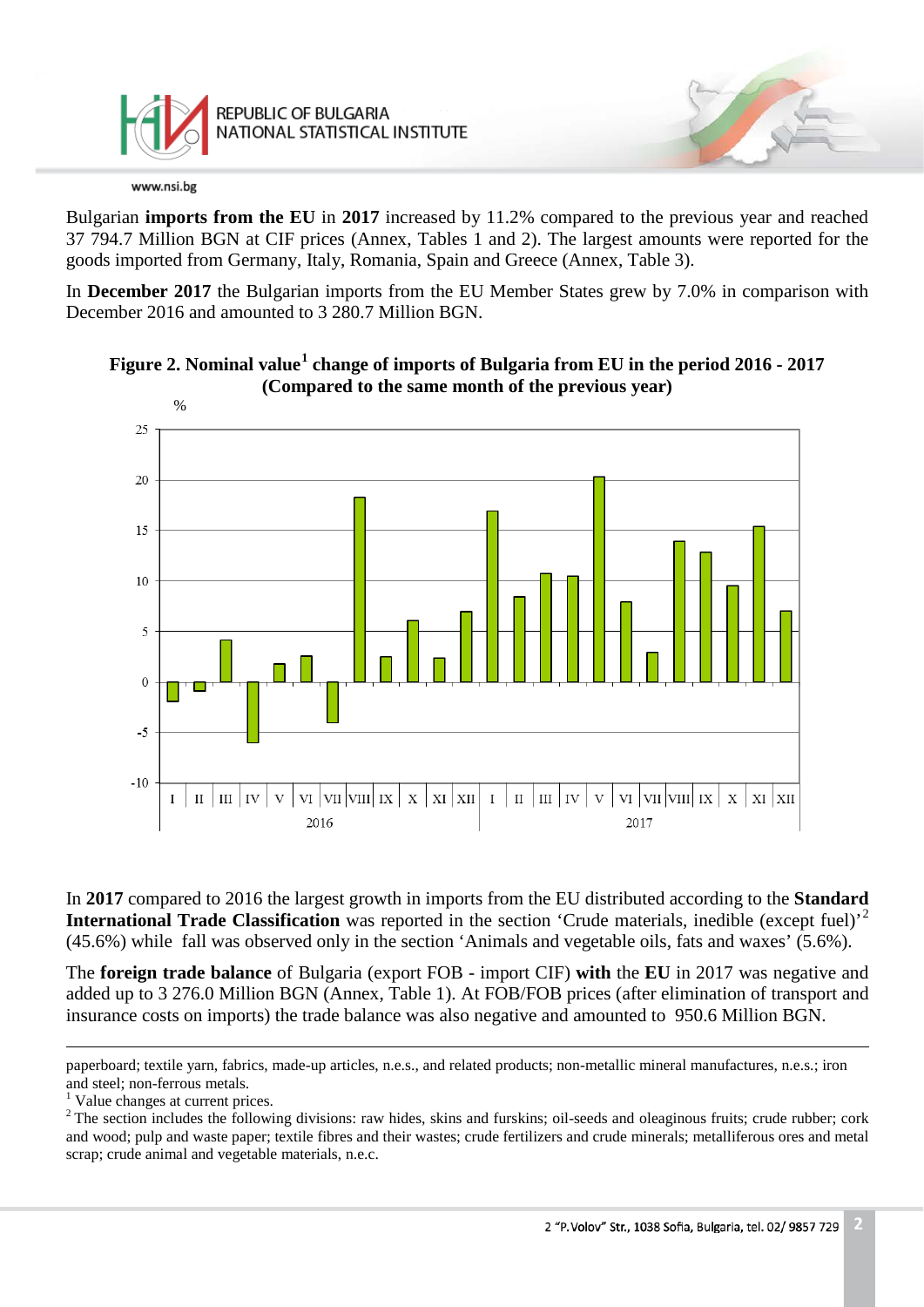



### **Annex**

**Table 1**

# **Exports, imports and trade balance of Bulgaria in 2016 and 20171 by months**

|                       |                      |         |               |                      |         |               |                                            |           |               |                         |           |               |                                         |          | (Million BGN) |
|-----------------------|----------------------|---------|---------------|----------------------|---------|---------------|--------------------------------------------|-----------|---------------|-------------------------|-----------|---------------|-----------------------------------------|----------|---------------|
| <b>Months/Periods</b> | <b>Exports - FOB</b> |         |               | <b>Imports - CIF</b> |         |               | <b>Imports - <math>\text{FOB}^2</math></b> |           |               | Trade balance - FOB/CIF |           |               | Trade balance -<br>FOB/FOB <sup>2</sup> |          |               |
|                       | <b>Total</b>         | EU      | <b>Non-EU</b> | <b>Total</b>         | EU      | <b>Non-EU</b> | Total                                      | <b>EU</b> | <b>Non-EU</b> | Total                   | EU        | <b>Non-EU</b> | Total                                   | EU       | Non-EU        |
| I.2016                | 3411.3               | 2261.2  | 1150.1        | 3501.5               | 2267.8  | 1233.7        | 3271.4                                     | 2121.9    | 1149.5        | $-90.2$                 | $-6.6$    | $-83.6$       | 139.9                                   | 139.3    | 0.6           |
| II.2016               | 3471.9               | 2286.8  | 1185.1        | 3850.2               | 2601.3  | 1248.9        | 3613.4                                     | 2453.9    | 1159.5        | $-378.3$                | $-314.5$  | $-63.8$       | $-141.5$                                | $-167.1$ | 25.6          |
| III.2016              | 3665.4               | 2507.8  | 1157.6        | 4237.1               | 3005.8  | 1231.3        | 3971.8                                     | 2825.6    | 1146.2        | $-571.7$                | $-498.0$  | $-73.7$       | $-306.4$                                | $-317.8$ | 11.4          |
| I - III.2016          | 10548.6              | 7055.8  | 3492.8        | 11588.8              | 7874.9  | 3713.9        | 10856.6                                    | 7401.4    | 3455.2        | $-1040.2$               | $-819.1$  | $-221.1$      | $-308.0$                                | $-345.6$ | 37.6          |
| IV.2016               | 3744.0               | 2537.4  | 1206.6        | 4021.8               | 2694.4  | 1327.4        | 3782.7                                     | 2547.3    | 1235.4        | $-277.8$                | $-157.0$  | $-120.8$      | $-38.7$                                 | $-9.9$   | $-28.8$       |
| V.2016                | 3618.9               | 2397.6  | 1221.3        | 4096.9               | 2629.0  | 1467.9        | 3844.0                                     | 2481.4    | 1362.6        | $-478.0$                | $-231.4$  | $-246.6$      | $-225.1$                                | $-83.8$  | $-141.3$      |
| VI.2016               | 4068.4               | 2695.3  | 1373.1        | 4318.7               | 2902.4  | 1416.3        | 4050.8                                     | 2733.3    | 1317.5        | $-250.3$                | $-207.1$  | $-43.2$       | 17.6                                    | $-38.0$  | 55.6          |
| <b>IV - VI.2016</b>   | 11431.3              | 7630.3  | 3801.0        | 12437.4              | 8225.8  | 4211.6        | 11677.5                                    | 7762.0    | 3915.5        | $-1006.1$               | $-595.5$  | $-410.6$      | $-246.2$                                | $-131.7$ | $-114.5$      |
| I - VI.2016           | 21979.9              | 14686.1 | 7293.8        | 24026.2              | 16100.7 | 7925.5        | 22534.1                                    | 15163.4   | 7370.7        | $-2046.3$               | $-1414.6$ | $-631.7$      | $-554.2$                                | $-477.3$ | $-76.9$       |
| VII.2016              | 4192.5               | 2821.3  | 1371.2        | 4344.2               | 2924.1  | 1420.1        | 4062.8                                     | 2746.7    | 1316.1        | $-151.7$                | $-102.8$  | $-48.9$       | 129.7                                   | 74.6     | 55.1          |
| VIII.2016             | 4024.8               | 2679.7  | 1345.1        | 4442.1               | 2787.3  | 1654.8        | 4140.6                                     | 2613.3    | 1527.3        | $-417.3$                | $-107.6$  | $-309.7$      | $-115.8$                                | 66.4     | $-182.2$      |
| IX.2016               | 4170.7               | 2843.7  | 1327.0        | 4180.3               | 2742.0  | 1438.3        | 3917.9                                     | 2587.1    | 1330.8        | $-9.6$                  | 101.7     | $-111.3$      | 252.8                                   | 256.6    | $-3.8$        |
| VII - IX.2016         | 12388.0              | 8344.7  | 4043.3        | 12966.6              | 8453.4  | 4513.2        | 12121.3                                    | 7947.1    | 4174.2        | $-578.6$                | $-108.7$  | $-469.9$      | 266.7                                   | 397.6    | $-130.9$      |
| I - IX.2016           | 34367.9              | 23030.8 | 11337.1       | 36992.8              | 24554.1 | 12438.7       | 34655.4                                    | 23110.5   | 11544.9       | $-2624.9$               | $-1523.3$ | $-1101.6$     | $-287.5$                                | $-79.7$  | $-207.8$      |
| X.2016                | 4303.9               | 2901.8  | 1402.1        | 4831.3               | 3252.1  | 1579.2        | 4517.7                                     | 3042.3    | 1475.4        | $-527.4$                | $-350.3$  | $-177.1$      | $-213.8$                                | $-140.5$ | $-73.3$       |
| XI.2016               | 4370.5               | 2783.9  | 1586.6        | 4737.6               | 3117.7  | 1619.9        | 4439.2                                     | 2937.4    | 1501.8        | $-367.1$                | $-333.8$  | $-33.3$       | $-68.7$                                 | $-153.5$ | 84.8          |
| XII.2016              | 4144.0               | 2441.1  | 1702.9        | 4644.5               | 3065.4  | 1579.1        | 4356.7                                     | 2882.3    | 1474.4        | $-500.5$                | $-624.3$  | 123.8         | $-212.7$                                | $-441.2$ | 228.5         |
| X - XII.2016          | 12818.4              | 8126.8  | 4691.6        | 14213.4              | 9435.2  | 4778.2        | 13313.6                                    | 8862.0    | 4451.6        | $-1395.0$               | $-1308.4$ | $-86.6$       | $-495.2$                                | $-735.2$ | 240.0         |
| I - XII.2016          | 47186.3              | 31157.6 | 16028.7       | 51206.2              | 33989.3 | 17216.9       | 47969.0                                    | 31972.5   | 15996.5       | $-4019.9$               | $-2831.7$ | $-1188.2$     | $-782.7$                                | $-814.9$ | 32.2          |

 $1$  Data are preliminary as of 13-th of March 2018.

 $2^2$  By data of BNB for the transport costs.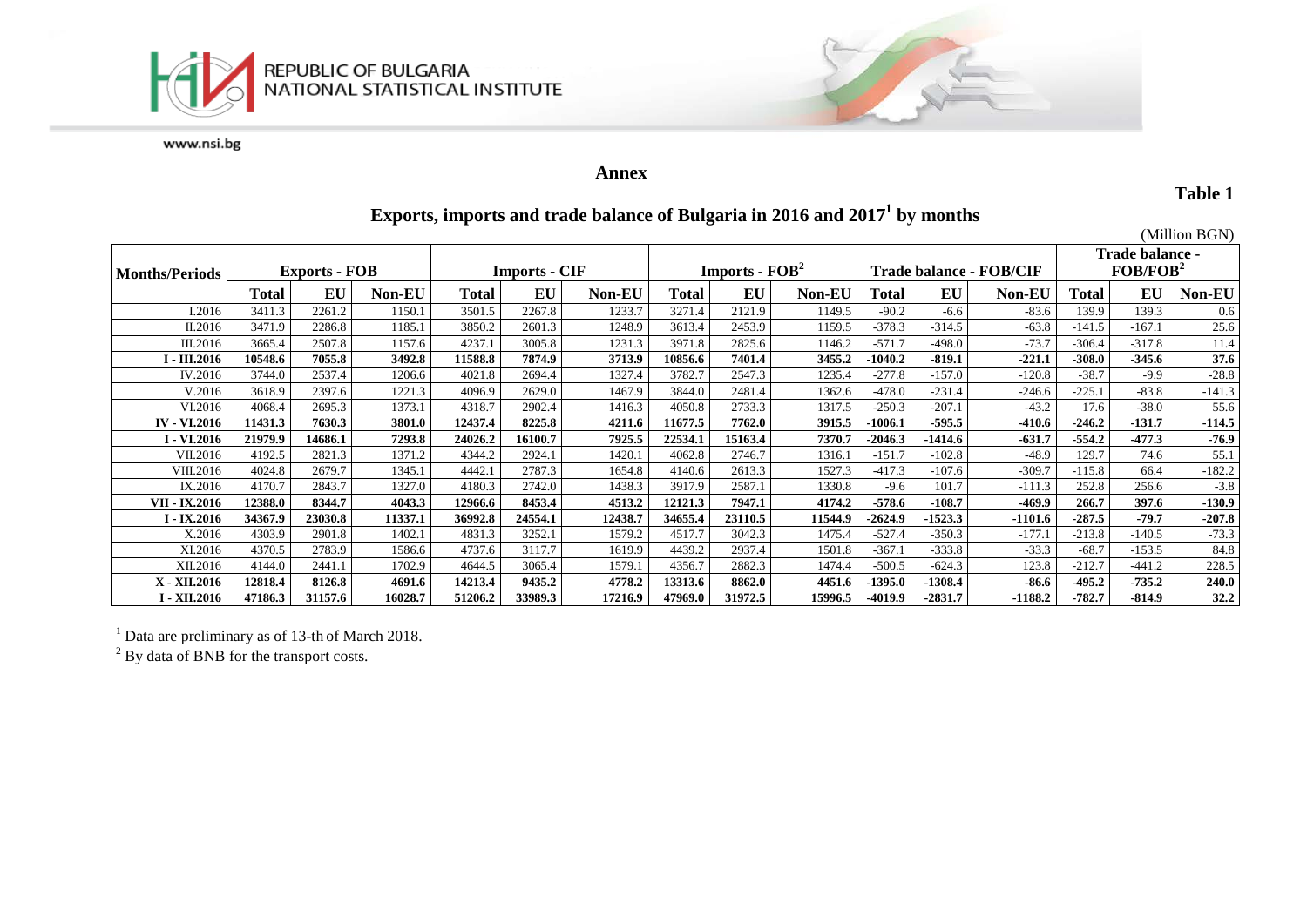



## **Table 1**

# **Exports, imports and trade balance of Bulgaria in 2016 and 20171 by months**

| (Continued and end)   |                      |         |         |                      |         |         |                                    |         |            |                         |           |               |                                         |          | (Million $BGN$ ) |
|-----------------------|----------------------|---------|---------|----------------------|---------|---------|------------------------------------|---------|------------|-------------------------|-----------|---------------|-----------------------------------------|----------|------------------|
| <b>Months/Periods</b> | <b>Exports - FOB</b> |         |         | <b>Imports - CIF</b> |         |         | <b>Imports - <math>FOB2</math></b> |         |            | Trade balance - FOB/CIF |           |               | Trade balance -<br>FOB/FOB <sup>2</sup> |          |                  |
|                       | <b>Total</b>         | EU      | Non-EU  | Total                | EU      | Non-EU  | Total                              | EU      | Non-<br>EU | Total                   | EU        | <b>Non-EU</b> | Total                                   | EU       | <b>Non-EU</b>    |
| I.2017                | 3750.5               | 2438.4  | 1312.1  | 4229.9               | 2652.   | 1577.8  | 3944.3                             | 2480.5  | 1463.8     | $-479.4$                | $-213.7$  | $-265.7$      | $-193.8$                                | $-42.1$  | $-151.7$         |
| II.2017               | 4043.8               | 2523.6  | 1520.2  | 4428.9               | 2820.8  | 1608.1  | 4135.5                             | 2647.2  | 1488.3     | $-385.1$                | $-297.2$  | $-87.9$       | $-91.7$                                 | $-123.6$ | 31.9             |
| III.2017              | 4373.3               | 2962.0  | 1411.3  | 5305.7               | 3328.   | 1977.6  | 4972.9                             | 3134.4  | 1838.5     | $-932.4$                | $-366.1$  | $-566.3$      | $-599.6$                                | $-172.4$ | $-427.2$         |
| I - III.2017          | 12167.6              | 7924.0  | 4243.6  | 13964.5              | 8801.0  | 5163.5  | 13052.7                            | 8262.1  | 4790.6     | $-1796.9$               | $-877.0$  | $-919.9$      | $-885.1$                                | $-338.1$ | $-547.0$         |
| IV.2017               | 3907.0               | 2495.6  | 1411.4  | 4684.4               | 2977.7  | 1706.7  | 4385.0                             | 2792.3  | 1592.7     | $-777.4$                | $-482.1$  | $-295.3$      | $-478.0$                                | $-296.7$ | $-181.3$         |
| V.2017                | 4457.5               | 2867.3  | 1590.2  | 4946.4               | 3163.0  | 1783.4  | 4635.0                             | 2973.9  | 1661.1     | $-488.9$                | $-295.7$  | $-193.2$      | $-177.5$                                | $-106.6$ | $-70.9$          |
| VI.2017               | 4630.5               | 3061.3  | 1569.2  | 4911.0               | 3132.1  | 1778.9  | 4602.3                             | 2946.7  | 1655.6     | $-280.5$                | $-70.8$   | $-209.7$      | 28.2                                    | 114.6    | $-86.4$          |
| <b>IV - VI.2017</b>   | 12995.0              | 8424.2  | 4570.8  | 14541.8              | 9272.8  | 5269.0  | 13622.3                            | 8712.9  | 4909.4     | $-1546.8$               | $-848.6$  | $-698.2$      | $-627.3$                                | $-288.7$ | $-338.6$         |
| I - VI.2017           | 25162.6              | 16348.2 | 8814.4  | 28506.3              | 18073.8 | 10432.5 | 26675.0                            | 16975.0 | 9700.0     | $-3343.7$               | $-1725.6$ | $-1618.1$     | $-1512.4$                               | $-626.8$ | $-885.6$         |
| VII.2017              | 4614.9               | 3135.1  | 1479.8  | 4713.0               | 3010.5  | 1702.5  | 4422.4                             | 2834.0  | 1588.4     | $-98.1$                 | 124.6     | $-222.7$      | 192.5                                   | 301.1    | $-108.6$         |
| VIII.2017             | 4320.1               | 2931.0  | 1389.1  | 4969.0               | 3175.0  | 1794.0  | 4626.4                             | 2958.6  | 1667.8     | $-648.9$                | $-244.0$  | $-404.9$      | $-306.3$                                | $-27.6$  | $-278.7$         |
| IX.2017               | 4491.2               | 3147.3  | 1343.9  | 4712.6               | 3094.8  | 1617.8  | 4405.9                             | 2913.5  | 1492.4     | $-221.4$                | 52.5      | $-273.9$      | 85.3                                    | 233.8    | $-148.5$         |
| VII - IX.2017         | 13426.2              | 9213.4  | 4212.8  | 14394.6              | 9280.3  | 5114.3  | 13454.7                            | 8706.1  | 4748.6     | $-968.4$                | $-66.9$   | $-901.5$      | $-28.5$                                 | 507.3    | $-535.8$         |
| I - IX.2017           | 38588.8              | 25561.6 | 13027.2 | 42900.9              | 27354.1 | 15546.8 | 40129.7                            | 25681.1 | 14448.6    | $-4312.1$               | $-1792.5$ | $-2519.6$     | $-1540.9$                               | $-119.5$ | $-1421.4$        |
| X.2017                | 4954.7               | 3235.3  | 1719.4  | 5450.1               | 3561.4  | 1888.7  | 5088.0                             | 3337.8  | 1750.2     | $-495.4$                | $-326.1$  | $-169.3$      | $-133.3$                                | $-102.5$ | $-30.8$          |
| XI.2017               | 4598.9               | 3214.0  | 1384.9  | 5476.0               | 3598.5  | 1877.5  | 5128.1                             | 3376.7  | 1751.4     | $-877.1$                | $-384.5$  | $-492.6$      | $-529.2$                                | $-162.7$ | $-366.5$         |
| XII.2017              | 4104.1               | 2507.8  | 1596.3  | 5326.2               | 3280.7  | 2045.5  | 4973.7                             | 3073.7  | 1900.0     | 1222.1                  | $-772.9$  | $-449.2$      | $-869.6$                                | $-565.9$ | $-303.7$         |
| X - XII.2017          | 13657.7              | 8957.1  | 4700.6  | 16252.3              | 10440.6 | 5811.7  | 15189.8                            | 9788.2  | 5401.6     | $-2594.6$               | $-1483.5$ | $-1111.1$     | $-1532.1$                               | $-831.1$ | $-701.0$         |
| I - XII.2017          | 52246.5              | 34518.7 | 17727.8 | 59153.2              | 37794.7 | 21358.5 | 55319.5                            | 35469.3 | 19850.2    | $-6906.7$               | $-3276.0$ | -3630.7       | $-3073.0$                               | $-950.6$ | $-2122.4$        |

<sup>1</sup> Data are preliminary as of 13-th of March 2018.

 $2^{2}$  By data of BNB for the transport costs.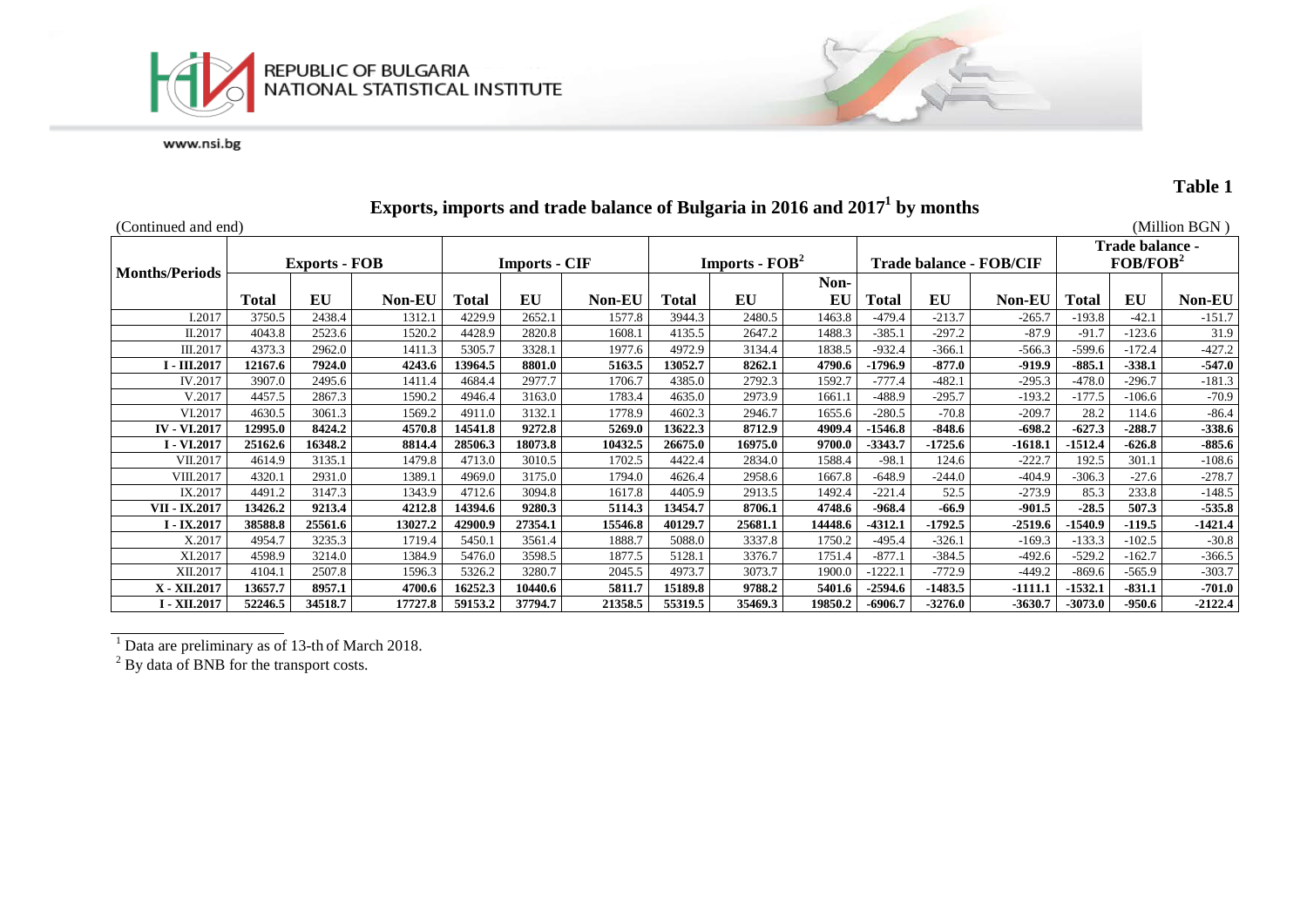

## **Table 2**

#### **Value changes of exports and imports of Bulgaria in 2017<sup>1</sup> compared to the same period of the previous year**

|                       |              |                      |               |              |                      |               |                      |      | (Per cent) |  |
|-----------------------|--------------|----------------------|---------------|--------------|----------------------|---------------|----------------------|------|------------|--|
| <b>Months/Periods</b> |              | <b>Exports - FOB</b> |               |              | <b>Imports - CIF</b> |               | <b>Imports - FOB</b> |      |            |  |
|                       | <b>Total</b> | EU                   | <b>Non EU</b> | <b>Total</b> | EU                   | <b>Non EU</b> | <b>Total</b>         | EU   | Non EU     |  |
| I                     | 9.9          | 7.8                  | 14.1          | 20.8         | 16.9                 | 27.9          | 20.6                 | 16.9 | 27.3       |  |
| $\mathbf{I}$          | 16.5         | 10.4                 | 28.3          | 15.0         | 8.4                  | 28.8          | 14.4                 | 7.9  | 28.4       |  |
| Ш                     | 19.3         | 18.1                 | 21.9          | 25.2         | 10.7                 | 60.6          | 25.2                 | 10.9 | 60.4       |  |
| $I - III$             | 15.3         | 12.3                 | 21.5          | 20.5         | 11.8                 | 39.0          | 20.2                 | 11.6 | 38.6       |  |
| IV                    | 4.4          | $-1.6$               | 17.0          | 16.5         | 10.5                 | 28.6          | 15.9                 | 9.6  | 28.9       |  |
| V                     | 23.2         | 19.6                 | 30.2          | 20.7         | 20.3                 | 21.5          | 20.6                 | 19.8 | 21.9       |  |
| VI                    | 13.8         | 13.6                 | 14.3          | 13.7         | 7.9                  | 25.6          | 13.6                 | 7.8  | 25.7       |  |
| <b>IV</b> - VI        | 13.7         | 10.4                 | 20.3          | 16.9         | 12.7                 | 25.1          | 16.7                 | 12.3 | 25.4       |  |
| $I - VI$              | 14.5         | 11.3                 | 20.8          | 18.6         | 12.3                 | 31.6          | 18.4                 | 11.9 | 31.6       |  |
| VII                   | 10.1         | 11.1                 | 7.9           | 8.5          | 3.0                  | 19.9          | 8.9                  | 3.2  | 20.7       |  |
| <b>VIII</b>           | 7.3          | 9.4                  | 3.3           | 11.9         | 13.9                 | 8.4           | 11.7                 | 13.2 | 9.2        |  |
| IX                    | 7.7          | 10.7                 | 1.3           | 12.7         | 12.9                 | 12.5          | 12.5                 | 12.6 | 12.1       |  |
| VII - IX              | 8.4          | 10.4                 | 4.2           | 11.0         | 9.8                  | 13.3          | 11.0                 | 9.6  | 13.8       |  |
| $I - IX$              | 12.3         | 11.0                 | 14.9          | 16.0         | 11.4                 | 25.0          | 15.8                 | 11.1 | 25.2       |  |
| X                     | 15.1         | 11.5                 | 22.6          | 12.8         | 9.5                  | 19.6          | 12.6                 | 9.7  | 18.6       |  |
| XI                    | 5.2          | 15.4                 | $-12.7$       | 15.6         | 15.4                 | 15.9          | 15.5                 | 15.0 | 16.6       |  |
| XII                   | $-1.0$       | 2.7                  | $-6.3$        | 14.7         | 7.0                  | 29.5          | 14.2                 | 6.6  | 28.9       |  |
| X-XII                 | 6.5          | 10.2                 | 0.2           | 14.3         | 10.7                 | 21.6          | 14.1                 | 10.5 | 21.3       |  |
| $I - XII$             | 10.7         | 10.8                 | 10.6          | 15.5         | 11.2                 | 24.1          | 15.3                 | 10.9 | 24.1       |  |

<sup>1</sup> Data are preliminary as of 13-th March 2018.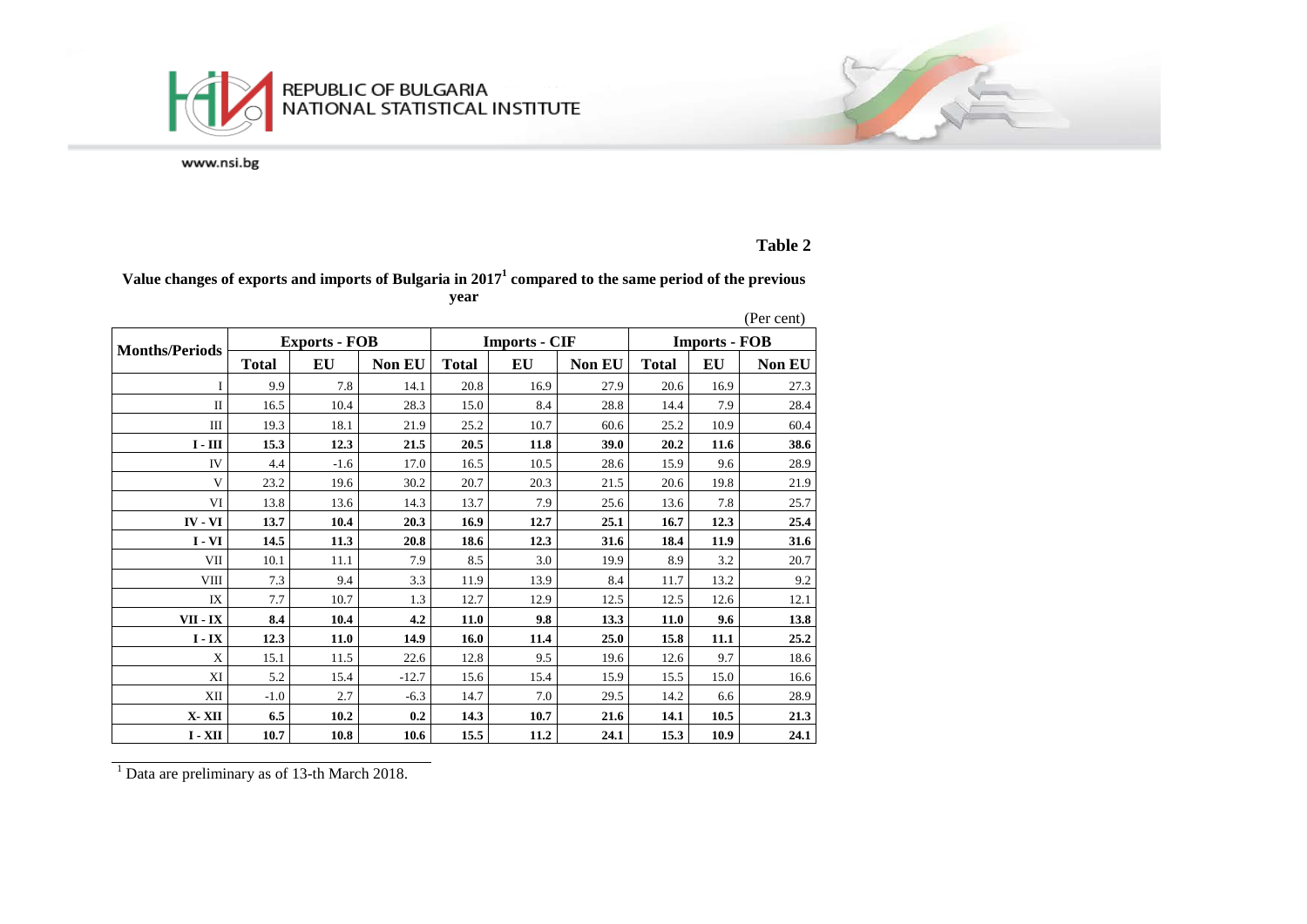



**Table 3**

## **Exports, imports and trade balance by groups of countries and main partner countries1 of Bulgaria in 2016 and 20172**

|                                |                    | <b>Exports - FOB</b> |                                                           |                    | <b>Imports - CIF</b> | Trade balance -<br><b>FOB/CIF</b>                       |                    |           |
|--------------------------------|--------------------|----------------------|-----------------------------------------------------------|--------------------|----------------------|---------------------------------------------------------|--------------------|-----------|
| <b>Countries and groups of</b> | 2016               | 2017                 | <b>Change</b><br>compared                                 | 2016               | 2017                 | <b>Change</b><br>compared                               | 2016               | 2017      |
| countries                      | <b>Million BGN</b> |                      | to the same<br>period of<br>the<br>previous<br>year - $%$ | <b>Million BGN</b> |                      | to the same<br>period of<br>the<br>previous<br>year - % | <b>Million BGN</b> |           |
| Total                          | 47186.3            | 52246.5              | 10.7                                                      | 51206.2            | 59153.2              | 15.5                                                    | -4019.9            | $-6906.7$ |
| EU                             | 31157.6            | 34518.7              | 10.8                                                      | 33989.3            | 37794.7              | 11.2                                                    | $-2831.7$          | $-3276.0$ |
| Austria                        | 898.7              | 961.0                | 6.9                                                       | 1412.3             | 1423.9               | 0.8                                                     | $-513.6$           | $-462.9$  |
| Belgium                        | 1264.5             | 2184.3               | 72.7                                                      | 1188.4             | 1247.7               | 5.0                                                     | 76.1               | 936.6     |
| Croatia                        | 218.7              | 223.3                | 2.1                                                       | 123.0              | 155.5                | 26.4                                                    | 95.7               | 67.8      |
| Cyprus                         | 160.4              | 157.3                | $-1.9$                                                    | 57.9               | 244.5                | 322.3                                                   | 102.5              | $-87.2$   |
| Czech Republic                 | 787.2              | 1068.1               | 35.7                                                      | 1086.9             | 1335.3               | 22.9                                                    | $-299.7$           | $-267.2$  |
| Denmark                        | 283.3              | 314.9                | 11.2                                                      | 233.9              | 271.4                | 16.0                                                    | 49.4               | 43.5      |
| Estonia                        | 42.7               | 47.3                 | 10.8                                                      | 32.3               | 59.2                 | 83.3                                                    | 10.4               | $-11.9$   |
| Finland                        | 80.8               | 86.6                 | 7.2                                                       | 132.1              | 125.1                | $-5.3$                                                  | $-51.3$            | $-38.5$   |
| France                         | 2079.8             | 2137.1               | 2.8                                                       | 1611.8             | 1705.3               | 5.8                                                     | 468.0              | 431.8     |
| Germany                        | 6291.2             | 7025.2               | 11.7                                                      | 6694.1             | 7243.0               | 8.2                                                     | $-402.9$           | $-217.8$  |
| Greece                         | 3228.4             | 3359.0               | 4.0                                                       | 2462.4             | 2606.4               | 5.8                                                     | 766.0              | 752.6     |
| Hungary                        | 764.6              | 903.0                | 18.1                                                      | 1948.9             | 2088.1               | 7.1                                                     | $-1184.3$          | $-1185.1$ |
| Ireland                        | 66.3               | 90.8                 | 37.0                                                      | 192.1              | 223.5                | 16.3                                                    | $-125.8$           | $-132.7$  |
| Italy                          | 4245.3             | 4326.7               | 1.9                                                       | 4049.5             | 4289.6               | 5.9                                                     | 195.8              | 37.1      |
| Latvia                         | 53.5               | 58.1                 | 8.6                                                       | 69.2               | 70.2                 | 1.4                                                     | $-15.7$            | $-12.1$   |
| Lithuania                      | 111.9              | 139.6                | 24.8                                                      | 99.4               | 89.4                 | $-10.1$                                                 | 12.5               | 50.2      |
| Luxembourg                     | 12.0               | 18.3                 | 52.5                                                      | 170.8              | 180.6                | 5.7                                                     | $-158.8$           | $-162.3$  |
| Malta                          | 73.2               | 36.6                 | $-50.0$                                                   | 33.5               | 74.7                 | 123.0                                                   | 39.7               | $-38.1$   |
| Netherlands                    | 1248.0             | 1295.3               | 3.8                                                       | 1868.3             | 2173.8               | 16.4                                                    | $-620.3$           | $-878.5$  |
| Poland                         | 1145.7             | 1228.4               | 7.2                                                       | 2066.2             | 2136.3               | 3.4                                                     | $-920.5$           | $-907.9$  |
| Portugal                       | 200.6              | 230.3                | 14.8                                                      | 93.3               | 103.1                | 10.5                                                    | 107.3              | 127.2     |
| Romania                        | 4048.3             | 4261.1               | 5.3                                                       | 3548.7             | 4172.5               | 17.6                                                    | 499.6              | 88.6      |
| Slovakia                       | 321.9              | 405.1                | 25.8                                                      | 686.5              | 762.9                | 11.1                                                    | $-364.6$           | $-357.8$  |
| Slovenia                       | 386.6              | 403.8                | 4.4                                                       | 396.2              | 431.0                | 8.8                                                     | $-9.6$             | $-27.2$   |
| Spain                          | 1295.7             | 1531.7               | 18.2                                                      | 2031.1             | 3107.8               | 53.0                                                    | $-735.4$           | $-1576.1$ |
| Sweden                         | 355.4              | 428.6                | 20.6                                                      | 322.8              | 378.3                | 17.2                                                    | 32.6               | 50.3      |
| <b>United Kingdom</b>          | 1156.2             | 1272.3               | 10.0                                                      | 1174.1             | 930.2                | $-20.8$                                                 | $-17.9$            | 342.1     |
| Not specified                  | 336.7              | 324.9                | $-3.5$                                                    | 203.6              | 165.4                | $-18.8$                                                 | 133.1              | 159.5     |

<sup>1</sup> Partner country:

- In case of exports (or dispatches) is the country (or Member State) of final destination of the goods.

- In case of imports (or arrivals) is the country (or Member State) of consignment of the goods.

<sup>2</sup> Data are preliminary as of 13-th of March 2018.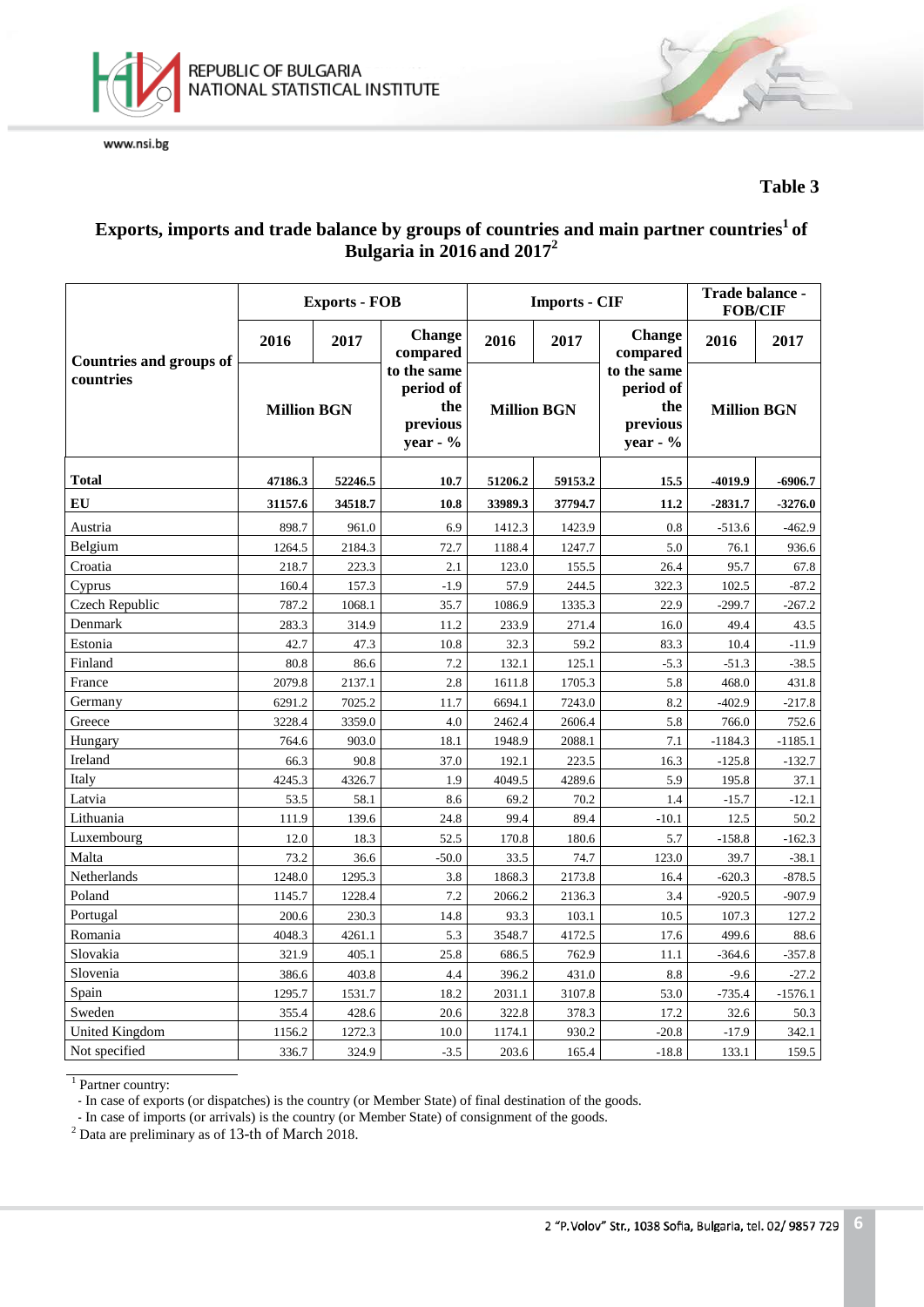

#### **Table 3**

## **Exports, imports and trade balance by groups of countries and main partner countries1 of Bulgaria in 2016 and 20172**

(Continued)

|                                |                    | <b>Exports - FOB</b> |                                                            |                    | <b>Imports - CIF</b> | Trade balance -<br><b>FOB/CIF</b>                          |                    |           |
|--------------------------------|--------------------|----------------------|------------------------------------------------------------|--------------------|----------------------|------------------------------------------------------------|--------------------|-----------|
| <b>Countries and groups of</b> | 2016               | 2017                 | <b>Change</b><br>compared                                  | 2016<br>2017       |                      | <b>Change</b><br>compared                                  | 2016               | 2017      |
| countries                      | <b>Million BGN</b> |                      | to the same<br>period of<br>the<br>previous<br>year - $\%$ | <b>Million BGN</b> |                      | to the same<br>period of<br>the<br>previous<br>year - $\%$ | <b>Million BGN</b> |           |
| <b>Non EU countries</b>        | 16028.7            | 17727.8              | 10.6                                                       | 17216.9            | 21358.5              | 24.1                                                       | $-1188.2$          | $-3630.7$ |
| CIS <sup>3</sup>               | 1334.7             | 2021.3               | 51.4                                                       | 5610.4             | 7188.2               | 28.1                                                       | $-4275.7$          | $-5166.9$ |
| of which:                      |                    |                      |                                                            |                    |                      |                                                            |                    |           |
| Kazakhstan                     | 36.9               | 44.1                 | 19.5                                                       | 33.6               | 27.3                 | $-18.8$                                                    | 3.3                | 16.8      |
| <b>Russian Federation</b>      | 765.3              | 1398.6               | 82.8                                                       | 4570.0             | 6051.1               | 32.4                                                       | $-3804.7$          | $-4652.5$ |
| Ukraine                        | 278.5<br>271.3     |                      | $-2.6$                                                     | 801.5              | 896.8                | 11.9                                                       | $-523.0$           | $-625.5$  |
| OECD <sup>4</sup>              | 5378.2             | 5602.1               | 4.2                                                        | 4774.8             | 5397.5               | 13.0                                                       | 603.4              | 204.6     |
| of which:                      |                    |                      |                                                            |                    |                      |                                                            |                    |           |
| Canada                         | 96.0               | 78.1                 | $-18.6$                                                    | 94.3               | 122.8                | 30.2                                                       | 1.7                | $-44.7$   |
| Israel                         | 172.7              | 143.4                | $-17.0$                                                    | 99.0               | 99.6                 | 0.6                                                        | 73.7               | 43.8      |
| Japan                          | 80.0               | 78.0                 | $-2.5$                                                     | 186.0              | 205.9                | 10.7                                                       | $-106.0$           | $-127.9$  |
| Korea, Republic of             | 160.8              | 82.3                 | $-48.8$                                                    | 218.1              | 222.2                | 1.9                                                        | $-57.3$            | $-139.9$  |
| Turkey                         | 3694.9             | 4064.1               | 10.0                                                       | 3179.5             | 3728.3               | 17.3                                                       | 515.4              | 335.8     |
| <b>United States</b>           | 693.5              | 679.6                | $-2.0$                                                     | 408.3              | 454.5                | 11.3                                                       | 285.2              | 225.1     |
| EFTA <sup>5</sup>              | 338.0              | 334.4                | $-1.1$                                                     | 433.0              | 477.4                | 10.3                                                       | $-95.0$            | $-143.0$  |
| of which:                      |                    |                      |                                                            |                    |                      |                                                            |                    |           |
| Norway                         | 68.7               | 66.1                 | $-3.8$                                                     | 45.3               | 60.0                 | 32.5                                                       | 23.4               | 6.1       |
| Switzerland                    | 266.5              | 265.5                | $-0.4$                                                     | 384.2              | 414.4                | 7.9                                                        | $-117.7$           | $-148.9$  |

<sup>1</sup> Partner country:

- In case of exports (or dispatches) is the country (or Member State) of final destination of the goods.

- In case of imports (or arrivals) is the country (or Member State) of consignment of the goods.

<sup>2</sup> Data are preliminary as of 13-th of March 2018.<br><sup>3</sup> CIS includes: Azerbaijan; Armenia; Belarus; Kazakhstan; Kyrgyz Republic; Moldova, Republic of; Russian Federation; Tajikistan; Turkmenistan; Uzbekistan and Ukraine.

<sup>4</sup> OECD includes: Australia; Virgin Islands (US); United States; Iceland; Canada; Mexico; New Zealand; Norway; Korea, Republic of; Turkey; Switzerland; Japan; Israel and Chile.

<sup>5</sup> EFTA includes: Norway; Switzerland; Iceland and Liechtenstein.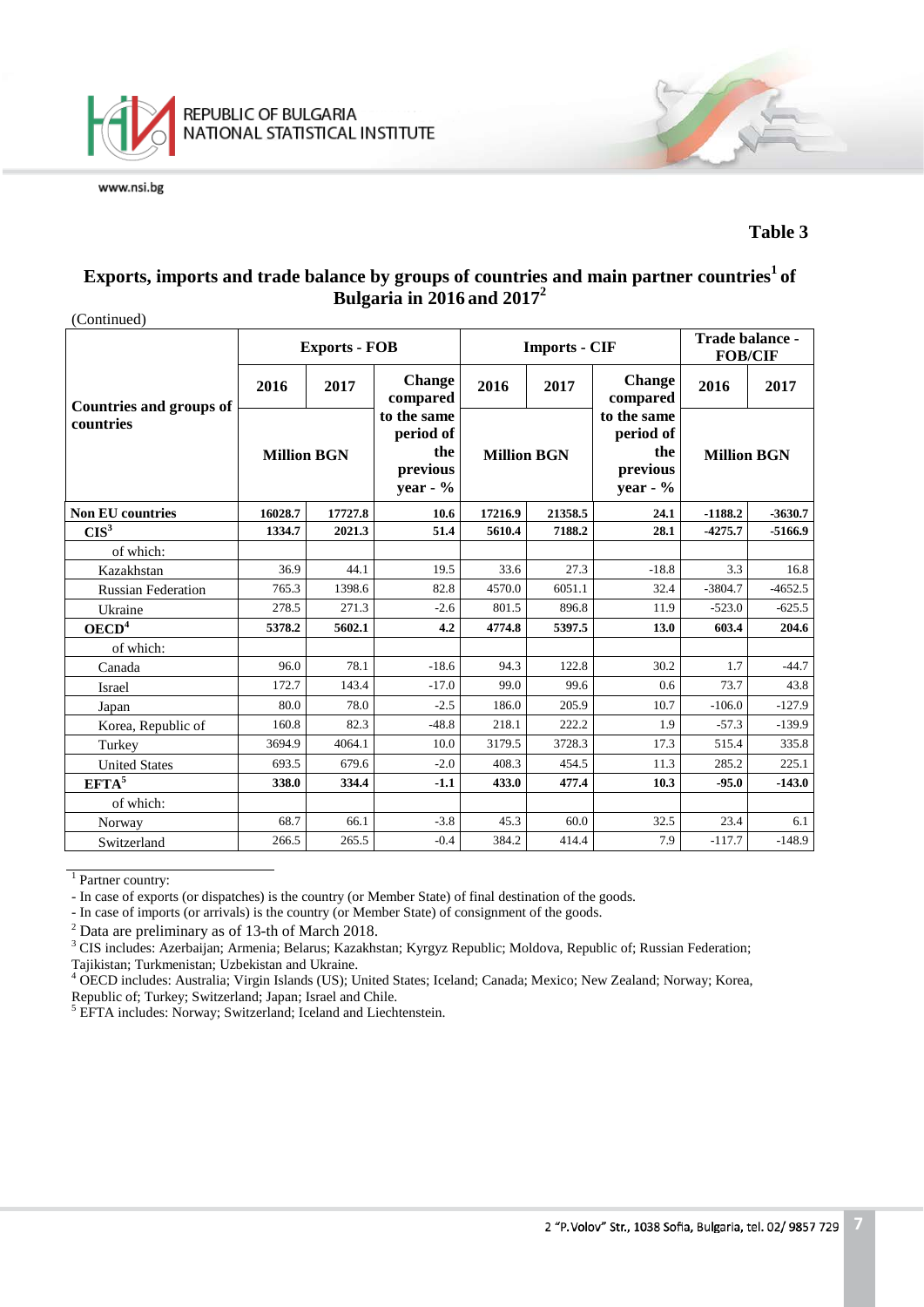

### **Table 3**

## **Exports, imports and trade balance by groups of countries and main partner countries1 of Bulgaria in 2016 and 20172**

| (Continued and end)            |                    |                      |                                                            |        |                      |                                                            |                    |          |
|--------------------------------|--------------------|----------------------|------------------------------------------------------------|--------|----------------------|------------------------------------------------------------|--------------------|----------|
|                                |                    | <b>Exports - FOB</b> |                                                            |        | <b>Imports - CIF</b> | Trade balance -<br><b>FOB/CIF</b>                          |                    |          |
| <b>Countries and groups of</b> | 2016               | 2017                 | <b>Change</b><br>compared                                  | 2016   | 2017                 | <b>Change</b><br>compared                                  | 2016               | 2017     |
| countries                      | <b>Million BGN</b> |                      | to the same<br>period of<br>the<br>previous<br>year - $\%$ |        | <b>Million BGN</b>   | to the same<br>period of<br>the<br>previous<br>year - $\%$ | <b>Million BGN</b> |          |
| <b>Countries not included</b>  |                    |                      |                                                            |        |                      |                                                            |                    |          |
| in the upper groups            |                    |                      |                                                            |        |                      |                                                            |                    |          |
| Albania                        | 127.2              | 152.1                | 19.6                                                       | 31.1   | 35.5                 | 14.1                                                       | 96.1               | 116.6    |
| Bosnia and Herzegovina         | 130.4              | 132.6                | 1.7                                                        | 84.9   | 77.6                 | $-8.6$                                                     | 45.5               | 55.0     |
| <b>Brazil</b>                  | 50.7               | 48.0                 | $-5.3$                                                     | 50.2   | 38.1                 | $-24.1$                                                    | 0.5                | 9.9      |
| China                          | 914.5              | 1246.1               | 36.3                                                       | 2034.9 | 2168.6               | 6.6                                                        | $-1120.4$          | $-922.5$ |
| Egypt                          | 567.2              | 715.7                | 26.2                                                       | 709.7  | 1094.2               | 54.2                                                       | $-142.5$           | $-378.5$ |
| Former Yugoslav                |                    |                      |                                                            |        |                      |                                                            |                    |          |
| Republic of Macedonia          | 769.1              | 798.7                | 3.8                                                        | 505.2  | 617.0                | 22.1                                                       | 263.9              | 181.7    |
| Georgia                        | 323.1              | 278.3                | $-13.9$                                                    | 280.7  | 578.4                | 106.1                                                      | 42.4               | $-300.1$ |
| India                          | 202.7              | 194.9                | $-3.8$                                                     | 238.9  | 274.0                | 14.7                                                       | $-36.2$            | $-79.1$  |
| Indonesia                      | 67.0               | 42.9                 | $-36.0$                                                    | 71.8   | 92.9                 | 29.4                                                       | $-4.8$             | $-50.0$  |
| Iran, Islamic Republic of      | 134.0              | 103.6                | $-22.7$                                                    | 49.1   | 105.6                | 115.1                                                      | 84.9               | $-2.0$   |
| Peru                           | 15.6               | 18.6                 | 19.2                                                       | 47.3   | 47.7                 | 0.8                                                        | $-31.7$            | $-29.1$  |
| Serbia                         | 743.4              | 920.2                | 23.8                                                       | 761.7  | 1183.9               | 55.4                                                       | $-18.3$            | $-263.7$ |
| Singapore                      | 355.8              | 357.9                | 0.6                                                        | 54.8   | 68.8                 | 25.5                                                       | 301.0              | 289.1    |
| South Africa                   | 134.8              | 116.3                | $-13.7$                                                    | 35.7   | 59.0                 | 65.3                                                       | 99.1               | 57.3     |
| Syrian Arab Republic           | 35.7               | 38.8                 | 8.7                                                        | 1.7    | 0.6                  | $-64.7$                                                    | 34.0               | 38.2     |
| Taiwan                         | 50.2               | 48.4                 | $-3.6$                                                     | 219.7  | 197.9                | $-9.9$                                                     | $-169.5$           | $-149.5$ |
| <b>United Arab Emirates</b>    | 457.4              | 304.7                | $-33.4$                                                    | 41.6   | 53.7                 | 29.1                                                       | 415.8              | 251.0    |
| Viet Nam                       | 175.6              | 48.8                 | $-72.2$                                                    | 80.6   | 85.3                 | 5.8                                                        | 95.0               | $-36.5$  |

<sup>1</sup> Partner country:

- In case of exports (or dispatches) is the country (or Member State) of final destination of the goods.

- In case of imports (or arrivals) is the country (or Member State) of consignment of the goods.

<sup>2</sup> Data are preliminary as of 13-th of March 2018.